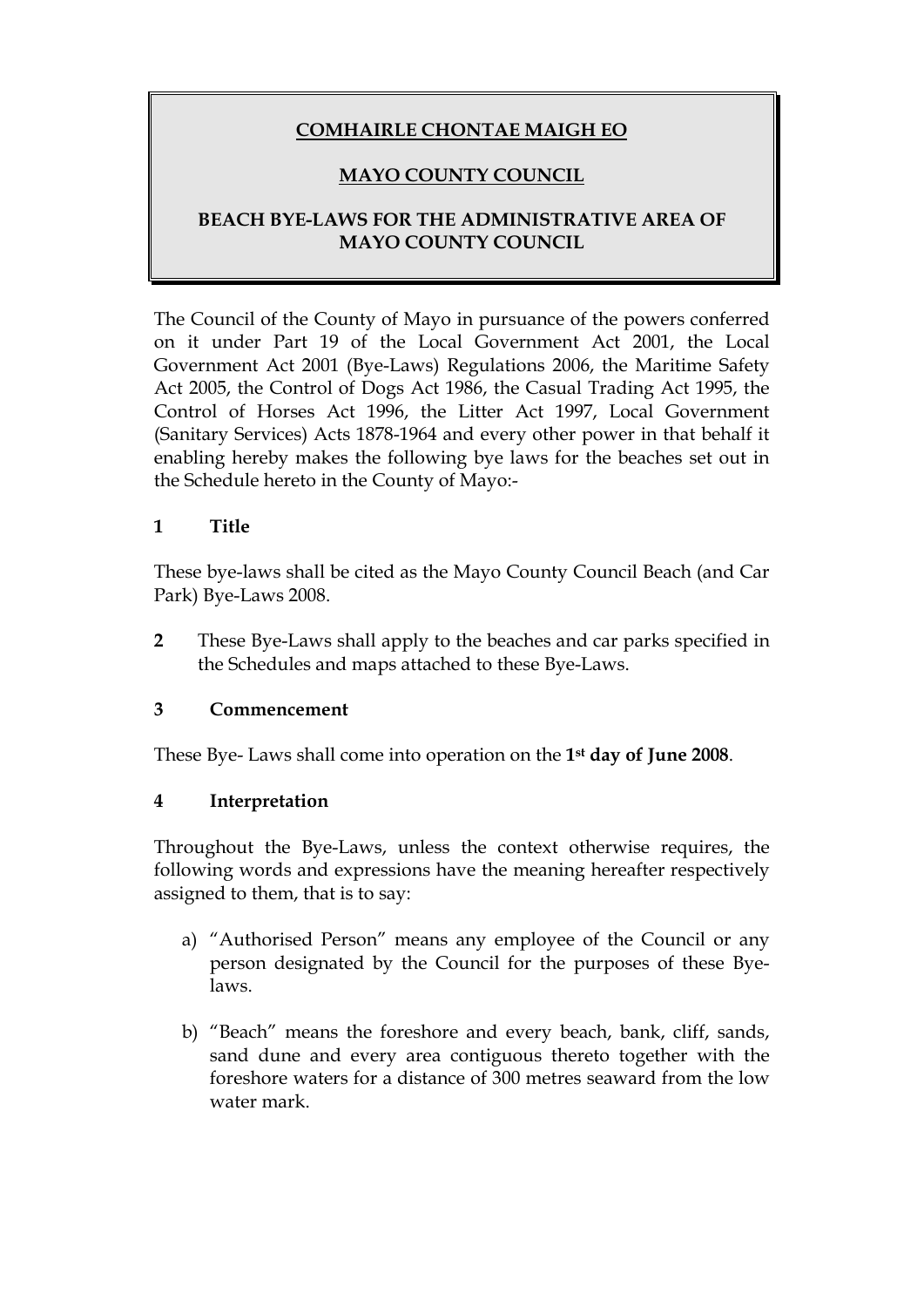- c) "Car Park" means the area of ground adjacent to the Beach outlined in green on the map attached to these Bye-Laws.
- d) "Consent of the Council" means the permission in writing of an authorised person.
- e) "Council" means the Council of the County of Mayo .
- f) "Foreshore" means the bed and shore, below the line of high water of ordinary or medium tides, of the sea and of every tidal river and tidal estuary and of every channel, creek, and bay of the sea or of any such river or estuary.
- g) "Horse" includes donkey, mule and hinny.
- h) "Kite Board" means a board used for surfing with the assistance of a kite allowing the operator to sail along waves as well as down them.
- i) "Nuisance" means unreasonable interference with or disturbance or annoyance to a person in the exercise of his/her rights.
- j) "Off-Road Vehicle" means any mechanically propelled vehicle designed, adapted or used exclusively or predominately for off road traffic, including, but not exclusively, beach buggies, mechanical quad bikes and scramblers.
- k) "Permit" has the same meaning as "Consent of the Council" at (d) above.
- l) "Sail Board" means a board with a sail attached allowing the operator to sail along waves as well as down them.
- m) "Summer Season" means the months of May, June, July, August and September.
- n) "Surf Board" means a board used to surf using wave energy as a means of propulsion.
- o) "Swimming" includes floating, paddling, or otherwise being in the sea for leisure purposes.
- **5** A person shall comply with any and all directions given to him/her by an authorised person.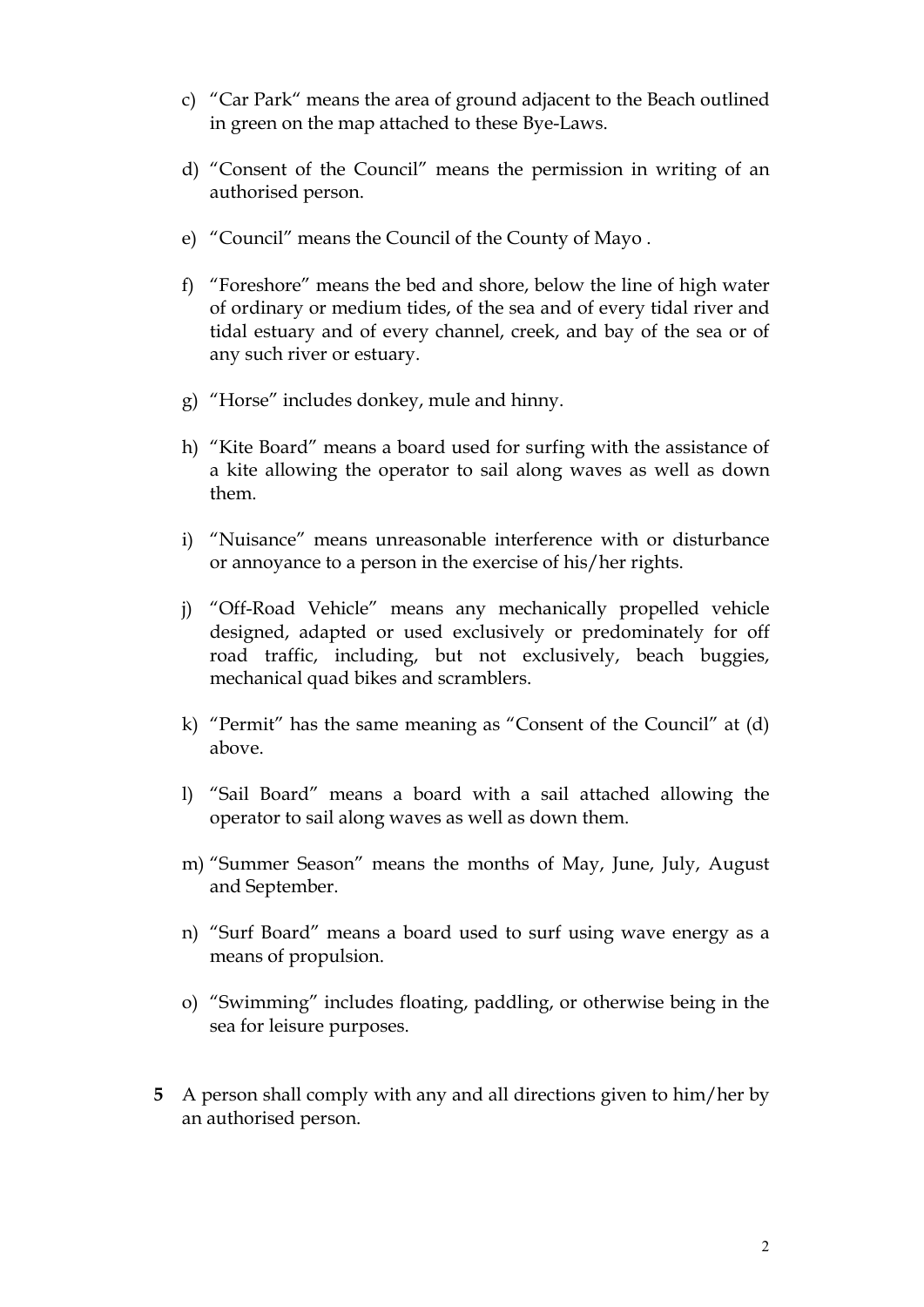## **6. Prohibited Acts**

A person shall not at any of the beaches or car parks specified in **Schedule of Beaches** of these Bye-laws:

- a) Cause a nuisance or engage in behaviour or activity likely to cause a nuisance;
- b) Obstruct, hinder or interfere with an authorised person in implementing the provisions of these Bye-laws;
- c) Interfere with, disturb or damage any sand dune, vegetation or any equipment, structure, facility, information plate, board, sign, or anything provided there by the Council or any authorised person or body;
- d) Wilfully or carelessly manage, place or leave any vehicle (mechanically propelled or otherwise) so as to cause obstruction, injury, danger, annoyance or inconvenience to any person or damage to the beach or to any property.
- e) Save with the prior consent in writing of the Council or any other statutory body authorised to permit such activities :
	- i. Sell, hire, expose, offer for sale any vehicle, boat conveyance, chair, article, animal, commodity or thing whatsoever;
	- ii. Exhibit any advertising board, placard, wares, merchandise or for gain play a musical instrument or sing;
	- iii. Organise, stage or hold any public, sporting or commercial event.

## **7 Damage**

A person shall not at any of the beaches or car parks specified in **Schedule of Beaches** of these Bye-laws:

- a) light an open fire (other than in a contained unit, such as a barbecue) or do anything which may cause damage by fire
- b) damage any grass, sand dunes, plants, shrubs or any plant on or along the beach
- c) paint, write, cut or carve or in any manner inscribe letters, figures or marks upon any rock, wall or structure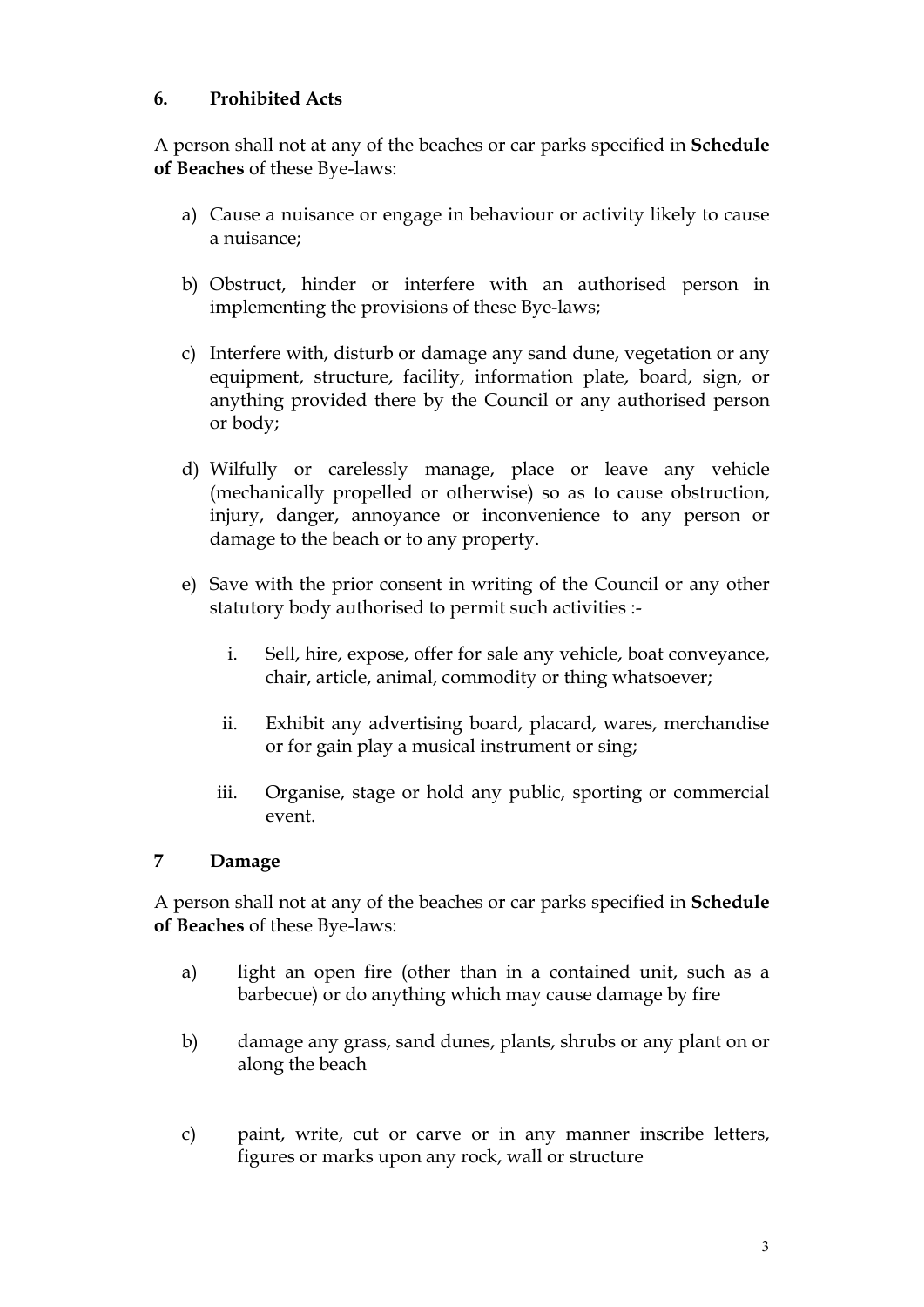- d) deposit any rubbish or any item of litter as defined in the Litter Pollution Act, 1997 as amended
- e) remove any sand, stones, seaweed or soil from the beach, except in accordance with legislation and except with the consent of the Council
- f) interfere with or damage any life buoy, lifesaving equipment, rope marker, hut, cabin, litter receptacle, sign or flagpole, flag or information board, wall, railing or fence or any other thing placed on the beach by Mayo County Council

# **8. Control of Horses**

Persons in charge of a horse on any beach listed in the **Schedule of Beaches** shall ensure the following :-

- a) It is at all times under control;
- b) It is not causing annoyance, danger or nuisance to any person using the beach;
- c) It is not allowed on any part of the beach which comprises of sand dunes, except with the permission in writing of the Council or any other statutory body authorised to permit such activity, and subject to the terms and conditions of such permission.
- d) Faeces is removed.

Except for the purpose of accessing and exiting a beach listed in the **Schedule** by an established access/exit route, horse riding on such beaches shall be restricted to below the mean high water mark and shall require the written consent of the Council and any other statutory body authorised to permit such activity.

(This Bye-law does not apply to horses kept by An Garda Siochana and wholly used by an employee or member of An Garda Siochana while on duty).

## **9 Caravans, Camps, temporary or Mobile Structures**

No person shall place or keep any caravan, dormobile, tent or other temporary dwelling on any part of the beaches or car parks listed in the **Schedule of Beaches** of these Bye-laws without the consent of the Council and subject to the terms and conditions of such permission.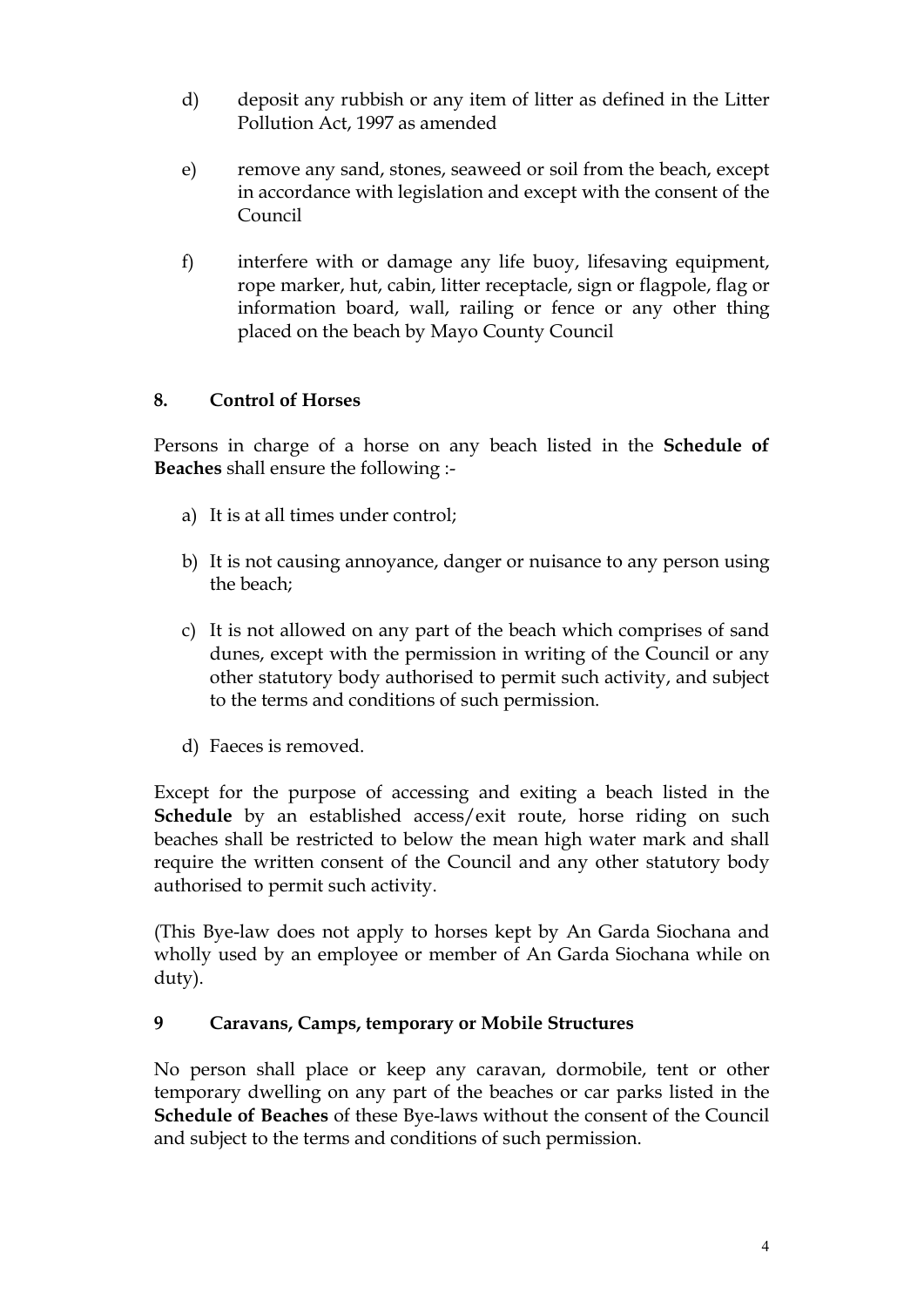## **10. Vehicles (Restrictions)**

No person shall drive, propel, push, park or leave any motor car or other mechanically propelled vehicle on the beaches listed in the **Schedule of Beaches** attached to these Bye-laws (other than in an area designated by the Council or other statutory body for such purposes) save with the consent of the Council or any other statutory body authorised to permit such activities and subject to the terms and conditions of such permission.

This provision shall not restrict the exercise by owners or occupiers of properties abutting the beach of long established rights of access thereon and shall not restrict the exercise by any Agency of the State of its statutory powers.

(This Bye-law shall not apply to a vehicle operated by the Council or its agents, The Commissioners of Public Works, an Garda Siochana, Defence Forces or recognised rescue services.)

## **11 Surfboards/Sailboards/Kiteboards/Canoes/Kayaks**

- a) No person shall wind surf, kite surf, or ski, or use a canoe, kayak or jet ski in close proximity to swimmers
- b) The Council may designate areas of the beach that will be clearly defined and to which the use of surf/kite/sail boards, canoes, skis and kayaks is restricted.
- c) No person shall offer tuition in surfing or any other water sport/activity from the beach or in the sea unless done in accordance with the standards issued from time to time by the Irish Water Safety and/or other body recognised to issue such standards by Mayo County Council and unless done in accordance with the conditions of a permit.

## **12 Filming and Photography**

No person shall make any movie or film or carry out photographic shoots on a commercial basis, on a beach or a car park listed in **Schedule of Beaches** except with the consent of the Council and subject to the terms and conditions of such consent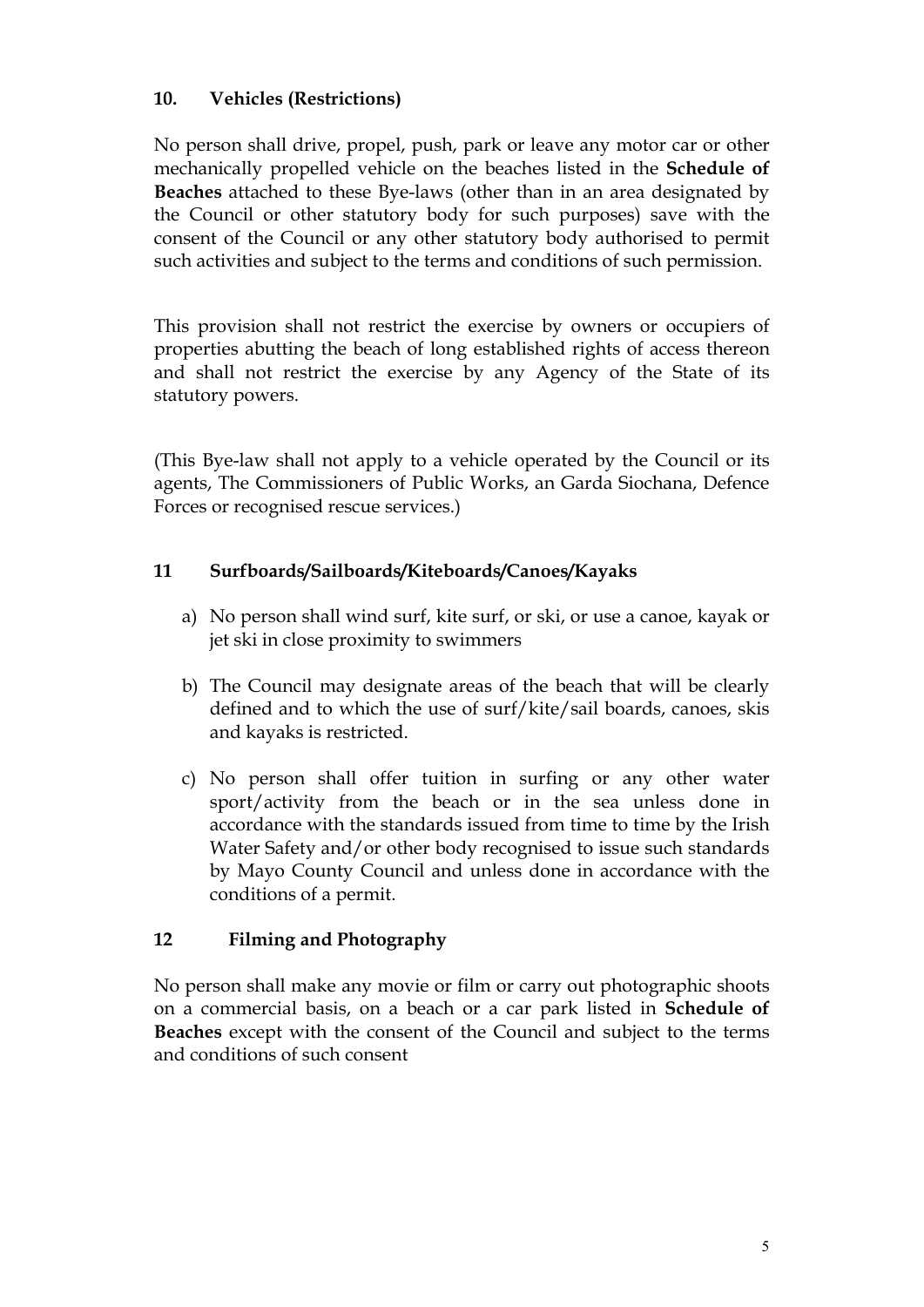### **13 Refusal of Permission**

The Council may refuse to grant permission for any of the purposes mentioned in these Bye-laws if, having regard to the character of the applicant, the number of persons already holding permits of the class applied for, and the general comfort and convenience of visitors to the beach, they consider that a permit should not be granted.

## **14. Permits**

- a) i A person shall not at any of the beaches or car parks specified in Schedule of Beaches of these Bye Laws, save with the issue of a permit from the Council (otherwise than with the prior consent in writing of the Council) sell, hire, expose, offer for sale, any vehicle, boat, conveyance, chair, article, animal, commodity or thing whatsoever or;
	- ii exhibit any advertising board, placard, wares, merchandise or for game play musical instrument or sing or;
- iii the organising, staging or holding of a public, sporting or commercial event;
- b) The Council may, by notice in writing, revoke, alter, amend or limit the terms and conditions of such a permit.
- c) A permit granted by the Council shall not relieve from personal responsibility or liability any person(s) to whom such permission was granted in respect of any criminal, unlawful, illegal or negligent act or omission for which such person(s) may at any time be sued or charged.
- d) A permit granted by the Council shall in no way be deemed to implicate or involve the Council, its officers or employees in any liability or responsibility in respect of any criminal, unlawful, illegal, wrongful or negligent act or omission done by any person(s) to whom such permission was granted or by their servants or agents.
- e) A person who applies to the Council for a permit shall furnish to the Council the information requested in the application form together with such other information as the Council may request for the purpose of the exercise of its powers and functions under these Bye-laws.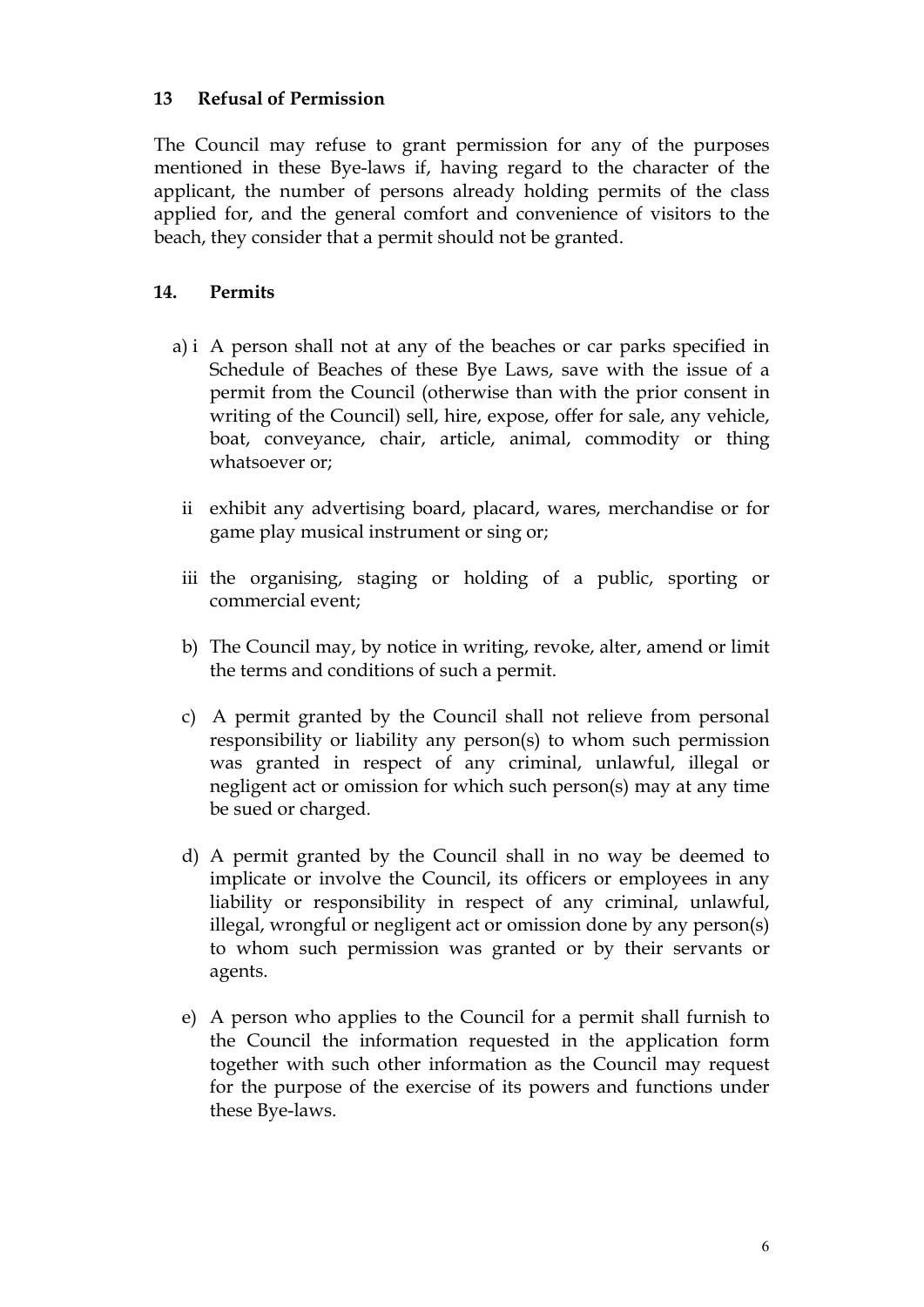- f) On the granting of a permit the applicant shall pay a permit fee of €100.00 and a permit fee of €30 per square metre for each car park per annum, or part thereof, in respect of which the permit is granted, subject to a maximum payment of €1,000.00. The Council may, at its absolute discretion, grant a permit for periods shorter than one year and may accept a reduced permit fee for the use of the beach by a voluntary or community organisation.
- g) The Council reserves the right to refuse any application.

## **15. Authorised Persons/Offences**

It shall be lawful for any authorised person or member of the Garda Siochána to enforce these bye-laws and to take any other such action as may be deemed necessary in the enforcement of these bye-laws.

- a) An authorised person may request any person who appears to be contravening a provision of these bye-laws to refrain from such activity.
- b) Where a member of the Garda Siochána is of the opinion that a person is committing or has committed an offence to which these bye-laws relate, that member of the Garda Siochána may arrest the person without warrant.
- c) A person who obstructs or impedes or refuses to comply with the request of an authorised person or member of the Garda Siochána acting in the exercise of his/her functions under these bye-laws shall be guilty of an offence.
- d) Where an authorised person is of the opinion that a person is committing or has committed an offence to which these bye-laws relate, the authorised person may demand the name and address of such person and if that demand is refused or the person gives a name or address which is faulty or misleading that person shall be guilty of an offence.If requested to so, an authorised person under these bye-laws shall produce photo ID evidence of his/her appointment as an authorised person for the purpose of the byelaws.
- e) An authorised person may issue on-the-spot-fines of  $€63.49$  for breach of the bye-laws or for breach of any condition(s) of a permit issued under these bye-laws.
- f) An offence under these bye-laws may be prosecuted by the Council or by An Garda Siochána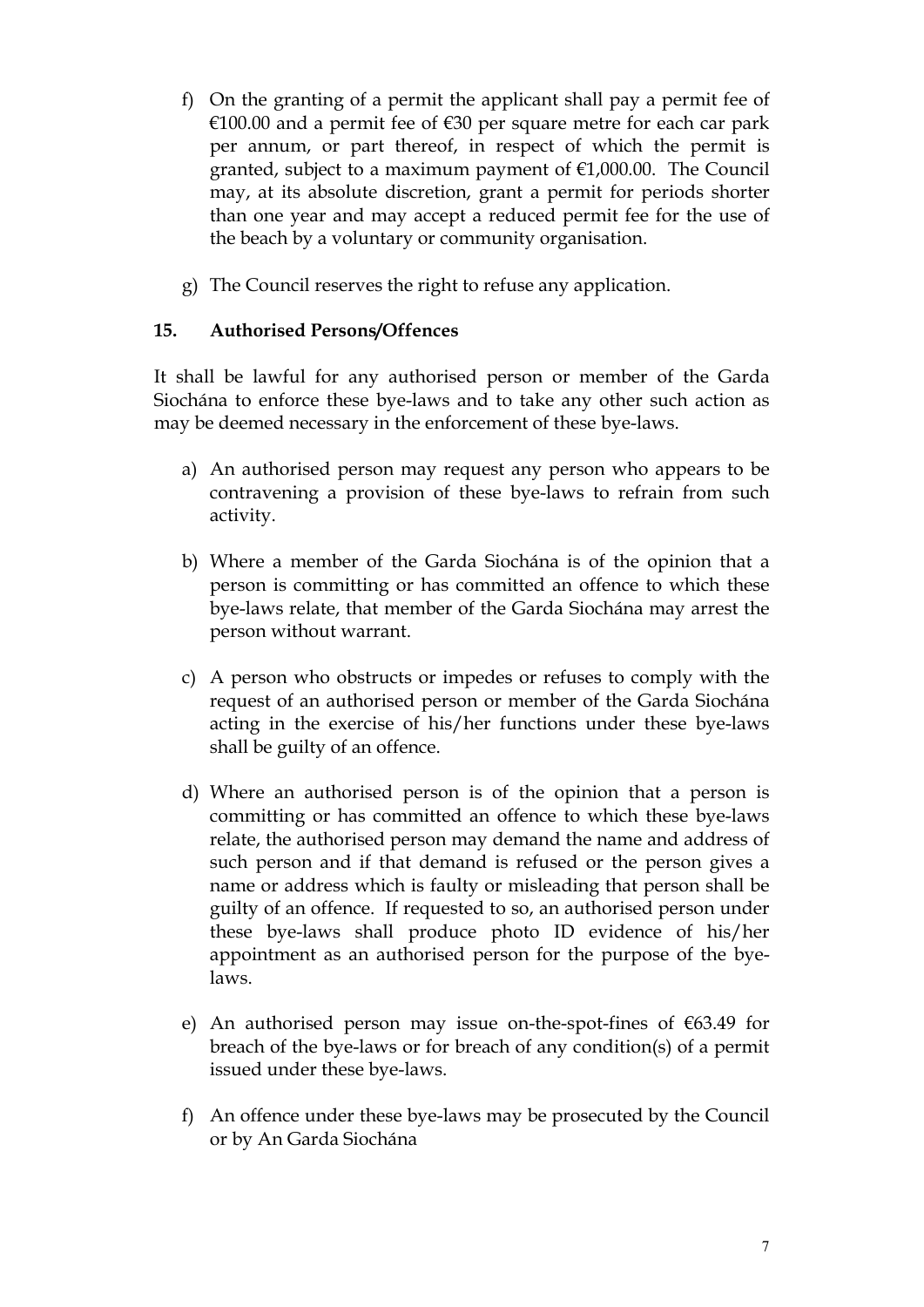- g) Any person who contravenes a provision of these bye-laws or of any permit or condition or conditions of any permit granted under these bye-laws shall be guilty of an offence and shall be liable to an on-the-spot fine of €63.49 for a simple breach of the bye-laws, or to a fine not exceeding euro €1,904.61 on summary conviction.
- h) If the contravention of a provision of these bye-laws is continued after conviction, the person causing the contravention shall be guilty of a further offence and shall be liable on summary conviction to a fine not exceeding  $€63.49$  per day.

#### **16 General**

Nothing contained in or done under any of the provisions of the foregoing bye-laws shall in any respect prejudice or injuriously affect the rights and interests of the state in the foreshore, or prevent the exercise thereon of any public rights, or prejudice or injuriously affect any right, power or privilege legally exercisable by any person in, over or in respect of the foreshore.

## **SCHEDULE of BEACHES**

#### **Beaches/Car Parks to which these Bye-laws apply:-**

#### **Westport Electoral Area:**

Trawleckachoolia White Strand Devlin Bunlough Cross/Carrownisky/Dooghmakeon Carrowmore Old head Thornhill/Bartraw/White Strand Clear Island

#### **Belmullet Electoral Area South:**

Tooreen Mallaranny Mullaranny Dooega Achill Trawmore Keel Dooagh Achill Keem Achill Gubnahardia Achill Dooniver Achill

Pollawaddy Achill Barnynagappul Achill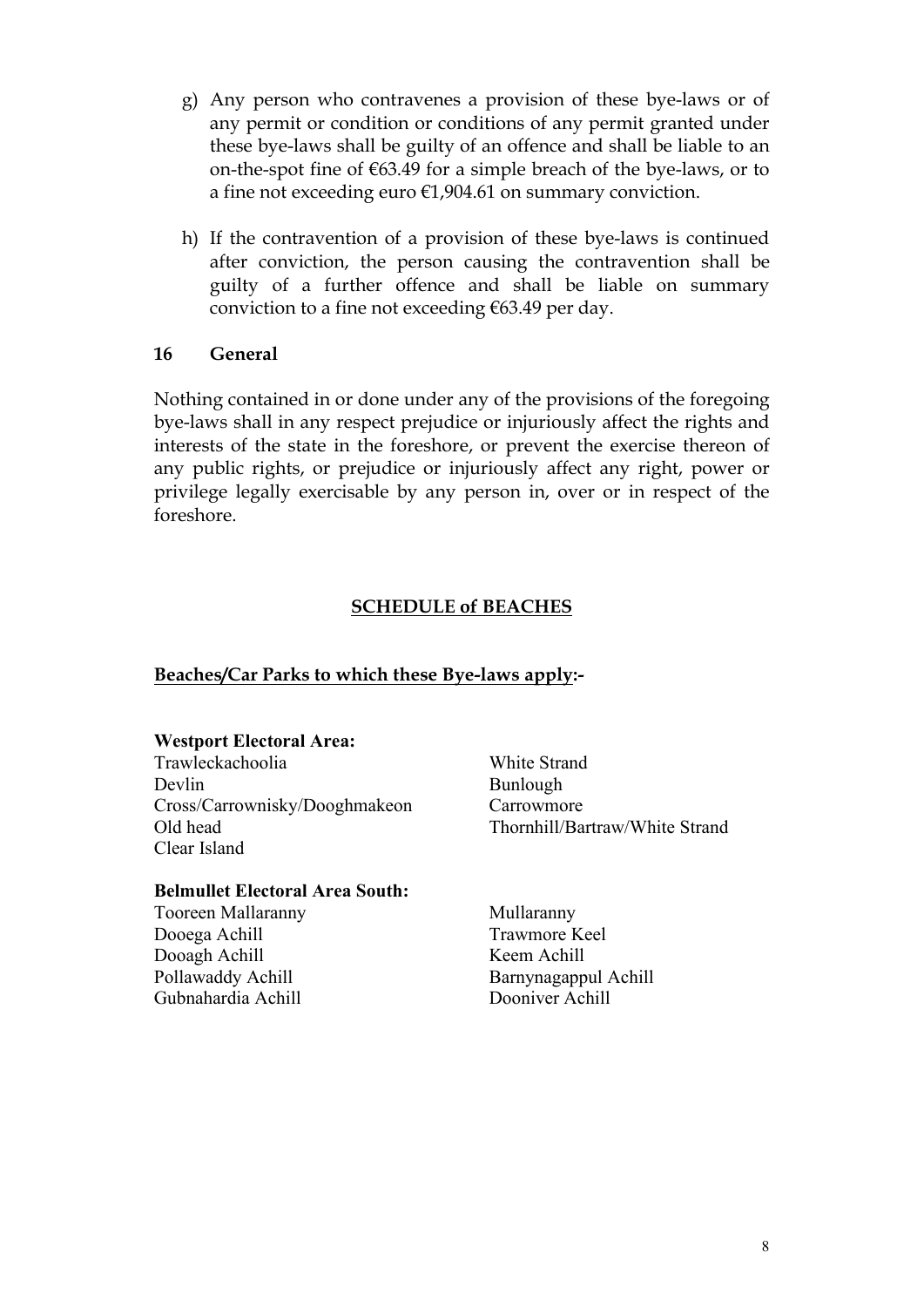#### **Belmullet Electoral Area North:**

Dooyork Doolough<br>Claggan Elly Bay Feorinyeeo Mullaghroe Portacarn Cross<br>Emlybeg Portna Ballyglass Inver<br>Glenglad Rinroe Glenglad Portacloy

Elly Bay<br>Termon Aghleam Portmore Portglos/Aghleam/Tiraun Portnafrankagh

**Ballina Electoral Area:** Ross Killala Ross Point Beach<br>
Kilcummin Lackan Strand

Bunatrahir Ballycastle

Lackan Strand

#### **FIRST SCHEDULE**

Local Government Act 2001

Local Government Act 2001 (Bye-Laws) Regulations 2006

Fixed Payment Notice for the purposes of Section 206 of the Local Government Act 2001as amended

Name of Local Authority: **Mayo County Council**

Name:

Address:

It is alleged that you contravened the provisions of bye-law number:

Of the above bye-laws made under Part 19 of the Local Government Act 2001 entitled Mayo County Council Beach and Car park Bye-Laws 2008 by